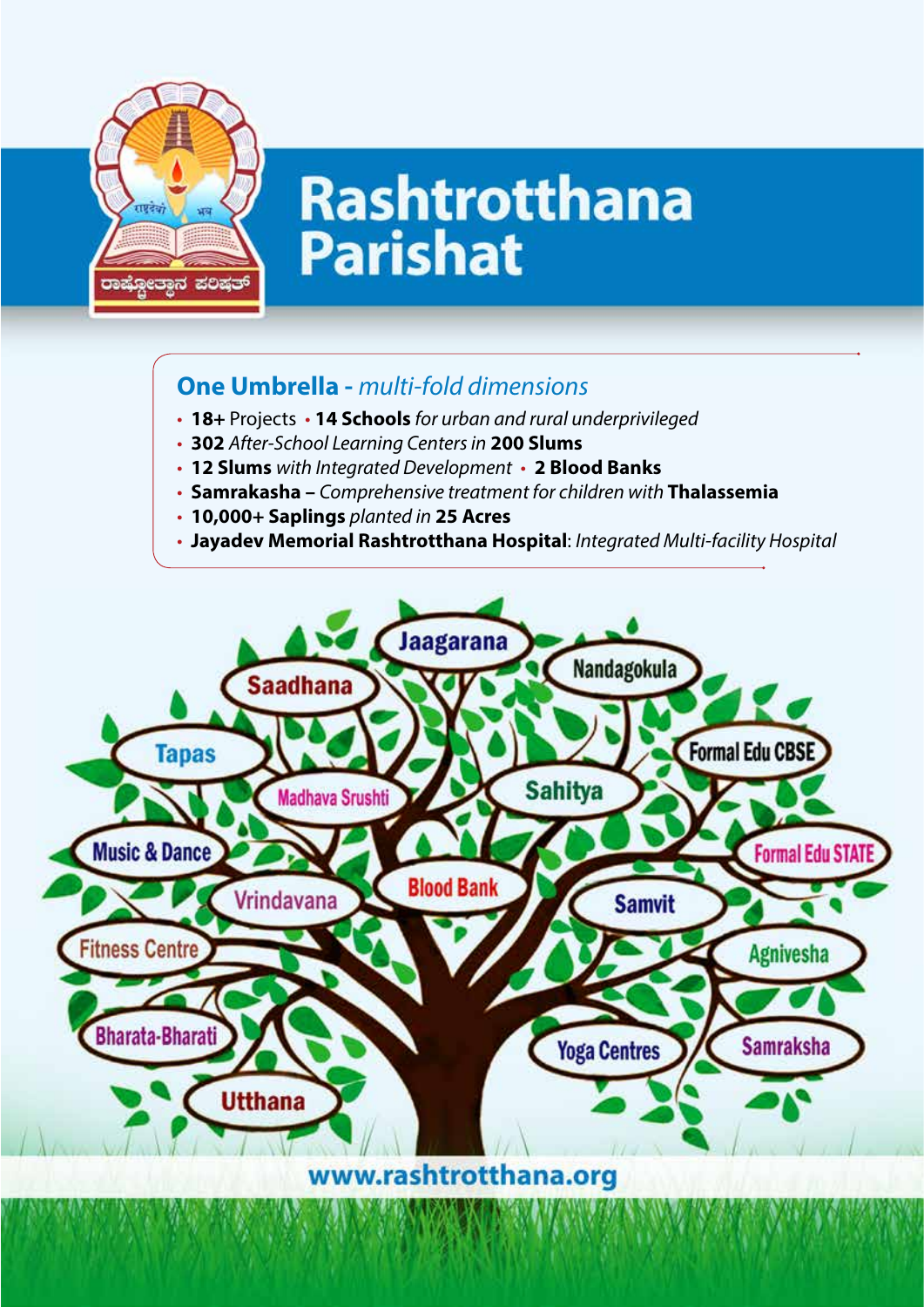# **Schools** for the Underprivileged Children **Since 1972**



Schools that offer affordable education to rural & urban underprivileged children that require support & more resources to ensure the educational progress of each child. The aspirations of parents

are high but cannot afford expensive schools. Most of the children are first generation learners from low income backgrounds.

### **Reach**

- **10** Districts
- **14** Schools
- **9** Kannada Medium Schools
- **5** English Medium Schools
- **7100+** Students
- Subsidized Education for **5250+** Children
- Free Education for **1750+** Children

# **Blood Centre** Since 1993

Provides safe-donated blood to the needy patients with no discrimination of caste, creed, religion, poor, rich, rural or urban with 24/7 service.

### **Reach**

- **4,36,866 –** Beneficiaries
- **3,96,162 –** Donors
- **8,88,712 –** Units
- **4,909 –** Camps



### **Achievements**

- **22,895 Students –** completed **10th** & pursued **Higher Education**
- Many students hold high positions in Defense, Govt & Private Companies
- **25%+ Students -** given Free education & Other Support
- **3** State Level **Ranks** & **2 IAS** Selection



### **Achievements**

- Recognized as the **Best Blood Bank in Karnataka** by the Ministry of Health & Family Welfare, Govt of Karnataka.
- **State-of-the-art Facility** & Excellent Infrastructure.
- Maximum blood units distributed freely to **Thalassemia** affected children in Karnataka.
- **More than 40%** of blood units collected, are distributed to the patients in Government Hospitals.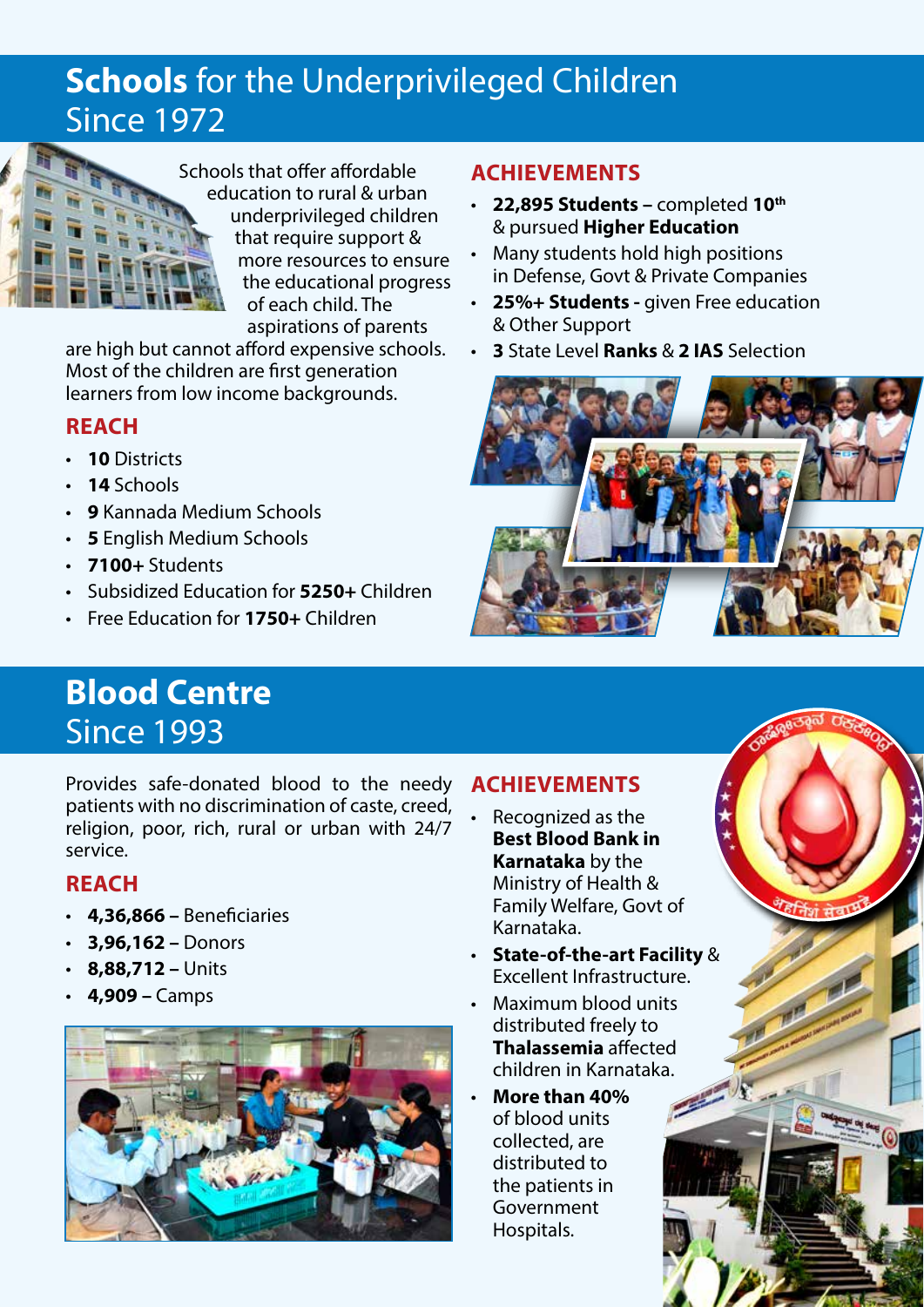# **Tapas** Since 2012

Scouts for talented & meritorious but under privileged boys from rural & remote parts of Karnataka through a

multi-level selection process. Nurtures them with free PU education & IIT-JEE coaching that enables them to secure seats at the prestigious IITs, NITs & top reputed Engineering Colleges with free hostel, food, education & other essential facilities being provided

#### **Reach**

- **26,181 Boy Students** taken entrance exam
- **392** selected so far
- About **4,000 Boy Students** write the entrance exam every year & **40 Boys** are selected
- Presently, **80 Boys,** 40 in 11<sup>th</sup> Std & 40 Boys in 12th Std

### **Achievements**

- **24 Students IIT**s
- **1 IISc**
- **1 – IIST,** Trivandrum
- **56 - NIT**s
- **104** top **Engineering Colleges**
- **9** qualified for **IIT Advanced** in 2021

# **Samraksha** Since 2013





- **Free Day-care Centre** & blood transfusions for children affected by **Thalassemia,** a genetic blood disorder
- **32 Children** permanently cured by **Bone Marrow Transplant**

### **Achievements**

- **22,627 Patient** visits during 2015 – 2020
- **22,987 Blood Units** during 2015 – 2020

### **Reach**

- Patients from **29 Districts** of **7 States**
- **426 Children** get **Free Blood Transfusions** & essential facilities every month
- **1000+** Blood Transfusions every month

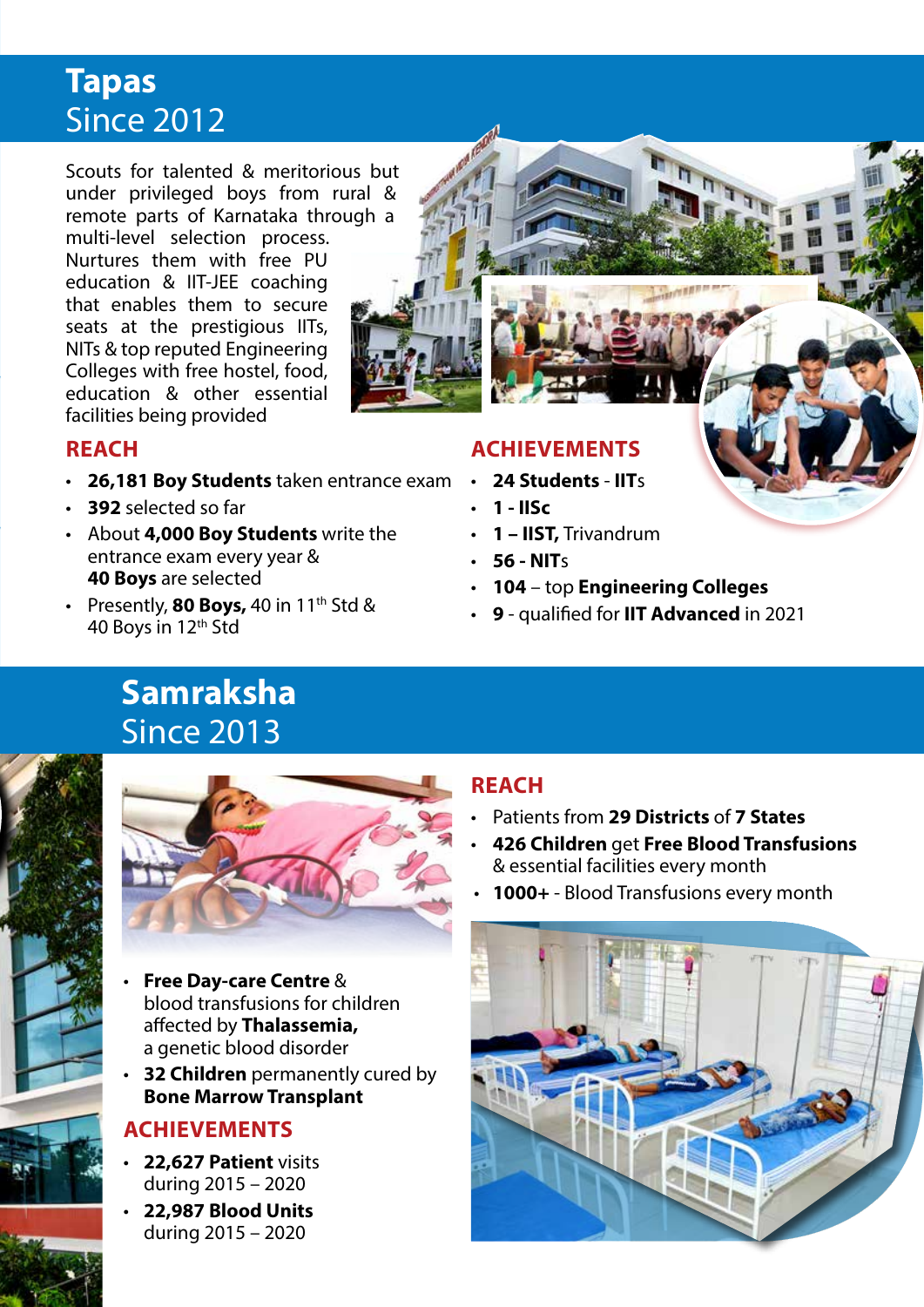# **Saadhana** Since 2017

Scouts for talented & meritorious but under privileged girls from rural & remote parts of Karnataka. Nurtures free PU education with NEET coaching that enables them to secure merit seats at Government Medical Colleges with free hostel, food, education & other essential facilities being provided.



### **Achievements**

- **14 Girls** Medical Colleges
- **14 Girls** Alternative Medical
- **72 Girls** Professional Courses
- **37 Girls** 2021 NEET Exams
- **7 Girls** 2021 NEET Exams



# **Jayadev Memorial Rashtrotthana Hospital** Integrated Multi-facility Hospital in Bengaluru

- **Integrated Multi-facility Hospital** with Healthcare Integration of Modern Medicine, Ayurveda, Homeopathy, Yoga & Naturopathy
- To deliver healthcare of the highest standards to the needy patients through State-of-the-Art Infrastructure as well as technology driven with humane nursing service
- Rashtrotthana Parishat has ventured into providing healthcare to needy sections of the society
- During second wave of the **Pandemic,** we served the society by setting up **5 Isolation Centers** and **1 Post ICU Rehabilitation Centers,** which treated **850 Patients** for **Free**
- ii iii in
	- This strengthened our resolve to establish an integrated multi-facility hospital
	- Completed acquisition of **3 Acres Land** with **25-year-old Building** of a defunct Hospital
	- Undergoing renovation work, equipment acquisition & setting up of the hospital

**Reach**

- **18,755 Girls Students** have taken the entrance exam & **283 Girls Students** selected so far
- About **4,000 Girl Students** write the entrance exam every year & **70 Girls** are selected
- Presently, **133 Girls,** 63 in 11<sup>th</sup> Std &  $70$  in  $12<sup>th</sup>$  Std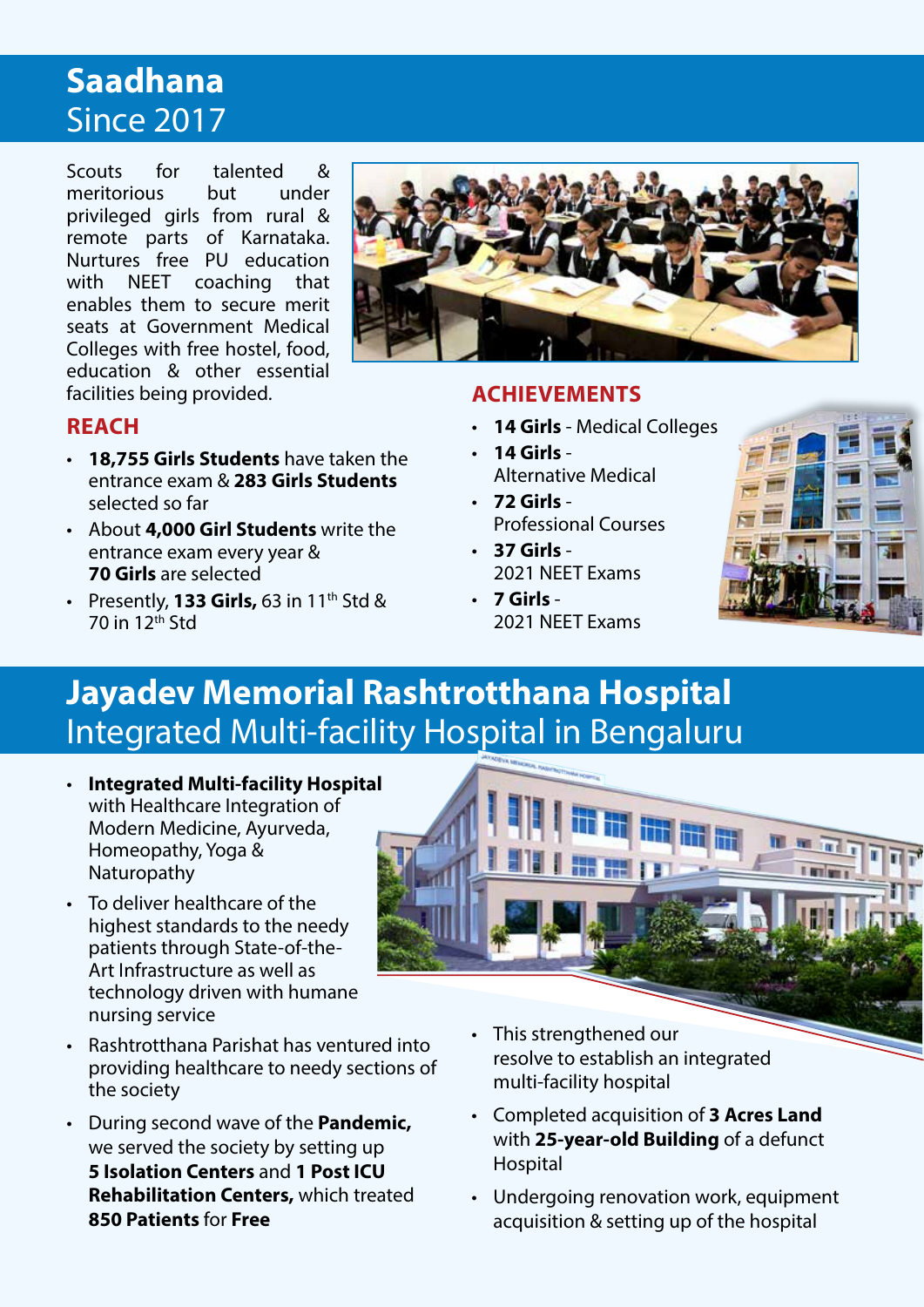# **Development Activities in Slums** Since 1999



- **200 Slums** have **After-School Learning Centers**
- **12 Slums** have **Integrated Development** with
	- o After-School Learning Centers
	- o Vocational Training
	- o Health Check-up Camps & other activities

### **Reach**

- **305 -** After School Learning Centers
- **12 -** Centers of Health Awareness & Check-up
- **5 -** Computers Vocational Training Centers
- **2 -** Tailoring Vocational Training Centers
- **48 -** Self-help Groups

### **Achievements**

- **67,033 -** Overall Beneficiaries
- **16,994 -** Education Beneficiaries
- **16,819 -** Eye Check Beneficiaries
- **3920 -** Vocational Training Beneficiaries
- **25,000 -** Free Clinic Beneficiaries
- **8,000 -** Health Check-up Beneficiaries
- **3,500 -** Women Health Check-up Beneficiaries
- **308 -** Functionaries

# **Madhava Srushti**

### **Tree Plantation** Since 2017

Promotes afforestation & agro-forestry, usage of renewable resources to reduce carbon neutral

- Rain Water Harvesting
- Solar & Gobar Gas Electricity for lighting, bore-wells & motors
- Drip Irrigation

### **Reach**

- **30 Acres** of **Tree Plantation** in dry & arid region with native trees to create a forest
- **2000+ Trees** to be planted in **5 Acres**

### **Achievements**

- **10,000 Trees** planted in **25 Acres** since 2017 to August 2021
- There are **4,000+** naturally grown trees

### **Goushala** Since 2007

Preservation, Promotion & Development of Indigenous Cow Breeds of India & Total Rural Development

### **Reach**

• Goushala with **700+ Cattle** of 10 Indigenous Cow Breeds

### **Achievements**

- **572 Oxen Pair** donated to villagers
- **61 Non-farmers** trained in farming
- **60 Local Resources** Employment
- **Hydroponic Methods** used for Green Fodder Production